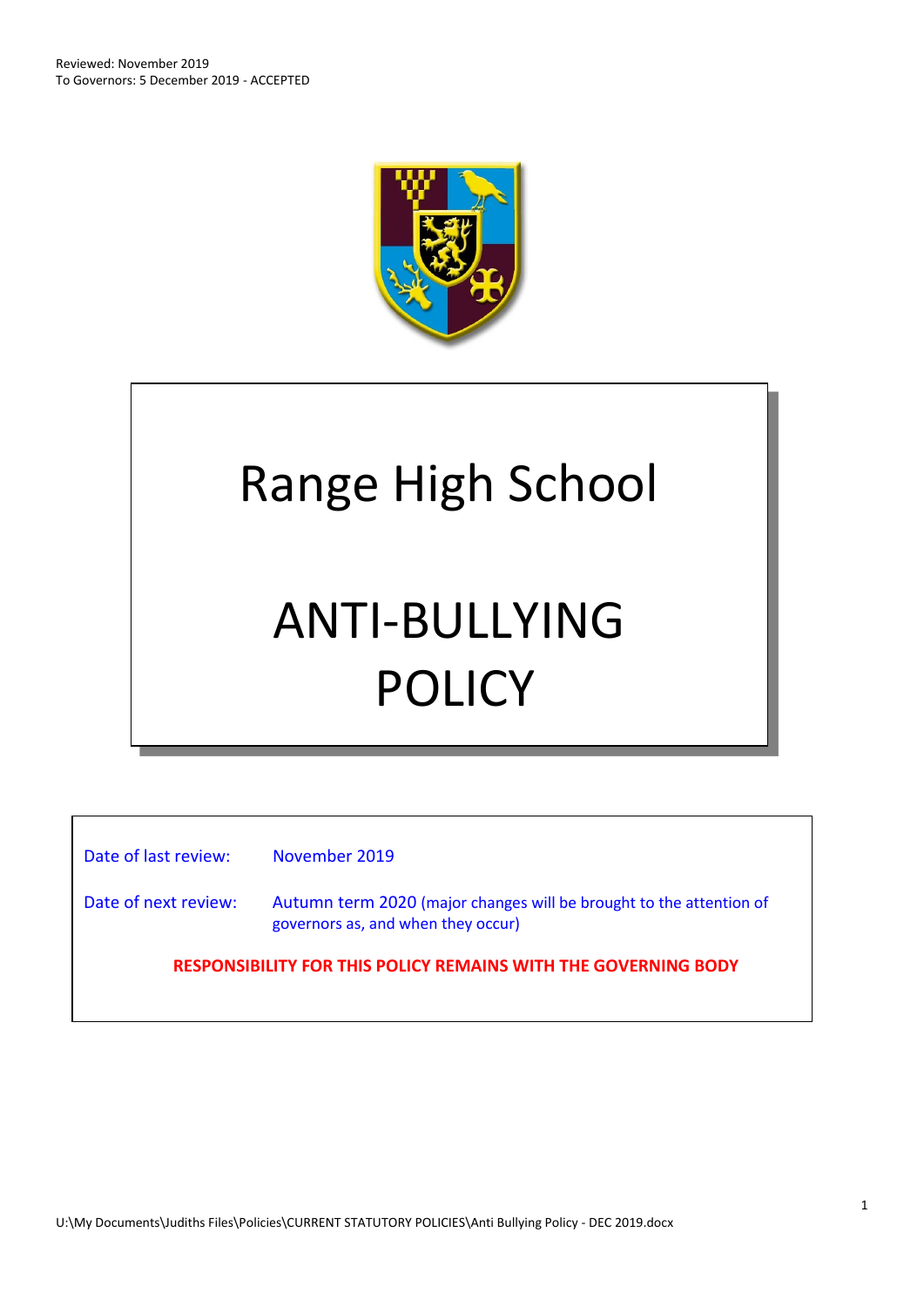# **General Information**

- Governors: This section will be reviewed annually by the full governing body
- Headteacher: Mr M McGarry
- SLT: Mrs V Ashworth Associate Leader (Behaviour)
- SMT: All four Heads of House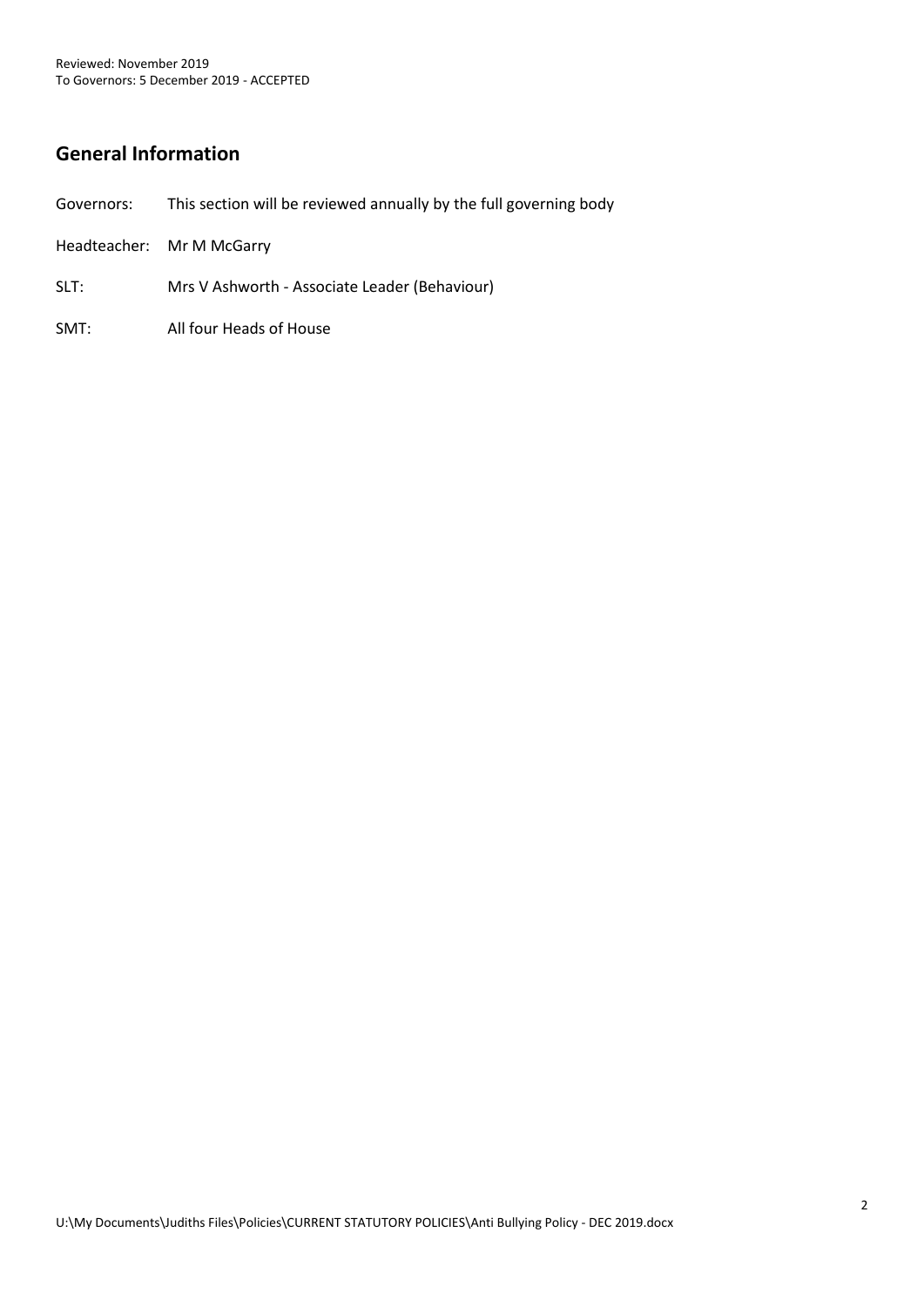#### **RANGE HIGH SCHOOL**

#### **ANTI-BULLYING POLICY**

We at Range High School believe that all pupils have the right to feel happy, safe and included. Pupils have the right to work in an environment without harassment, intimidation or fear.

# **ALL BULLYING, OF ANY SORT, IS THEREFORE UNACCEPTABLE.**

We recognise the effects that bullying can have on pupils' feelings of worth and on their school work, and the school community will actively promote an anti-bullying environment.

# **OUR DEFINITION OF BULLYING**

Bullying involves dominance of one pupil by another, or a group of others, is premeditated and usually forms a pattern of behaviour.

Bullying is therefore:

- Deliberately hurtful
- Repeated, often over a period of time
- Difficult for victims to defend themselves against.

It can take many forms but the main types are:

- Physical hitting, kicking, taking another's belongings
- Verbal name calling, insulting, making offensive remarks
- Indirect spreading nasty stories about someone, exclusion from social groups, being made the subject of malicious rumours, using social media to post/send untrue, malicious or provocative messages.

Some forms of bullying are attacks not only on the individual, but also on the group to which he or she may belong. Within school we will pay particular attention to:

- Racial harassment and racist bullying
- Bullying because of pupils' religious beliefs
- Bullying because of physical characteristics or accents
- Bullying because of pupils' sexual orientation ( including the use of homophobic language )
- Bullying of pupils who have special educational needs or disabilities.
- Bullying of very able pupils/ Gifted and Talented

# **CYBERBULLYING**

Cyberbullying is the use of Information Communications Technology (ICT) particularly mobile phones and the internet, deliberately to upset someone else.

Pupils are given guidance through assemblies and curriculum areas on the traumas of cyberbullying and how to react to it.

# **OUR WAYS OF TRYING TO PREVENT CYBERBULLYING**

- Making the whole school community aware of the impact of cyberbullying
- Making all pupils aware of their responsibilities in their use of ICT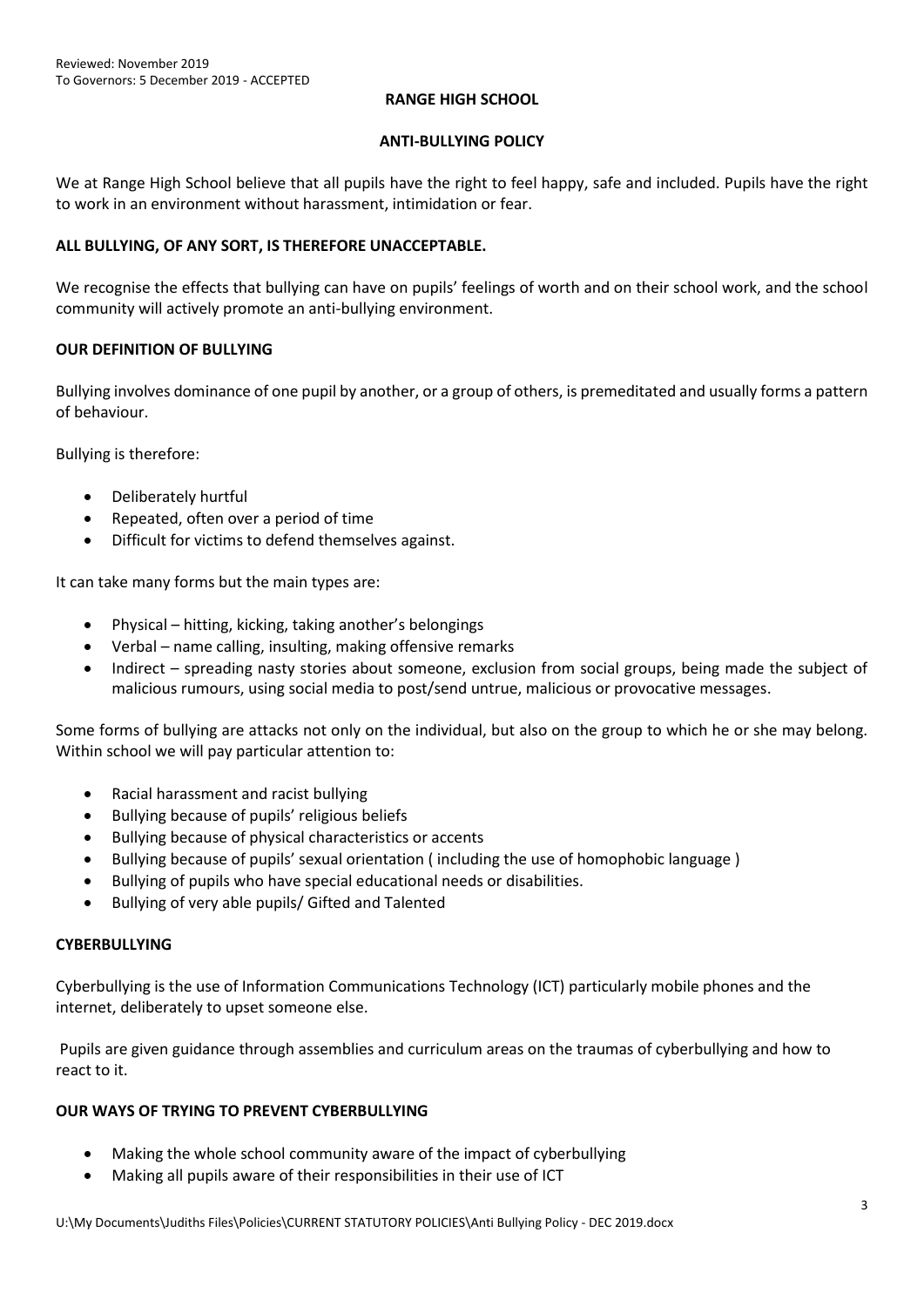Reviewed: November 2019 To Governors: 5 December 2019 - ACCEPTED

- Conducting searches of Internet use in school by being able to access any e-mails and website use
- Providing and publicising different ways of reporting cyberbullying
- Providing support for all pupils who experience cyberbullying in or out of school
- Making clear to all pupils the sanctions in place for the misuse of ICT both in and out of school
- Keeping records of all incidents involving cyberbullying

# **OUR WAYS OF SUPPORTING A PUPIL WHO HAS EXPERIENCED CYBERBULLYING**

- Making sure the pupil knows not to retaliate or return a message
- Making sure they keep relevant evidence and not delete it
- Checking the pupil knows ways to prevent it happening again
- Taking immediate action to contain the incident when content has been circulated
- Using disciplinary powers to confiscate phones that are being used to cyberbully
- Contacting the police in cases of illegal content

In addition to this they are advised to:

- Always respect others to be careful what they say online and what images they send
- Think before they send whatever is sent can be made public very quickly and could stay online forever
- Treat their password as private information keep it to themselves
- Only give their mobile number or personal website address to trusted friends
- If they are concerned in any way talk to an adult they trust.

# **SIGNS OF BULLYING**

These can include:

- Attendance problems
- Reluctance to stay after school/reluctance to go home
- Poor class work / changes in behaviour
- Anxiety
- Losing money and belongings
- Being aggressive, bullying others
- Physical appearance changes e.g. bruising, weight-loss

# **ANY PUPIL WHO EXPERIENCES BULLYING WILL BE SUPPORTED**

# **CREATING AN ANTI-BULLYING CLIMATE IN SCHOOL**

We at Range High School actively promote positive behaviour to create an environment where pupils behave well and take responsibility for each other's emotional and social well-being.

Our curriculum is used to:

- Raise awareness about bullying and our anti-bullying policy
- Increase understanding for victims and help build an anti-bullying ethos
- Teach pupils how to constructively manage their relationships with others

PSHE lessons, assemblies, tutor time and the STAR Club and work of our Learning Mentors are some of the many examples that are used to show pupils what they can do to prevent bullying.

We also promote appropriate behaviour through direct teaching, and by creating an emotionally and socially safe environment where these skills are learned and practised. Our aim is to create a climate where bullying is not accepted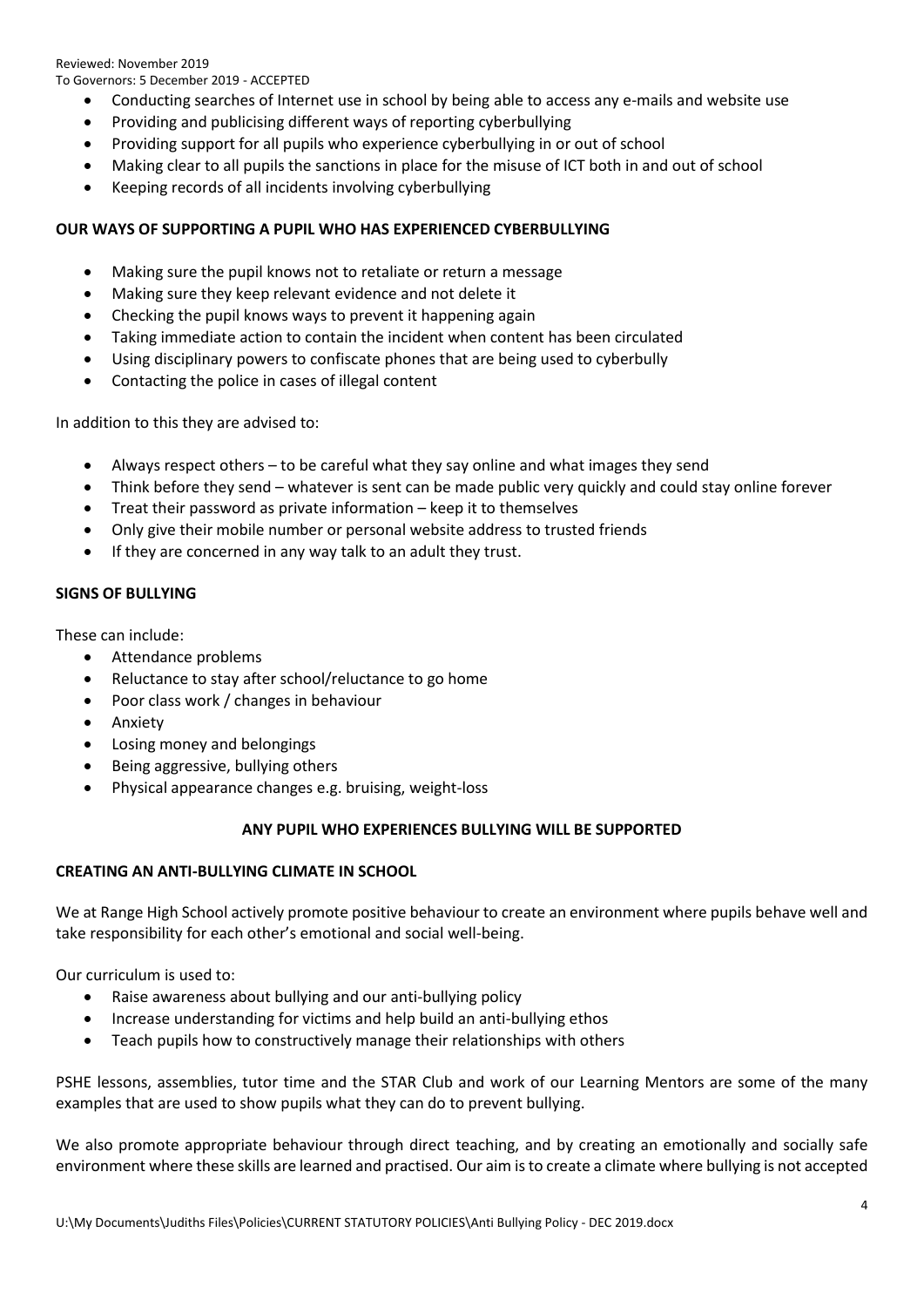#### Reviewed: November 2019

To Governors: 5 December 2019 - ACCEPTED

by anyone within the school community. Positive behaviour is recognised via Class Charts and rewarded e.g. Range Ready and Random Acts of Kindness.

Bullying will not be tolerated and we make this clear in the information we give to pupils and parents when they join our school.

We use school assemblies and in particular PSHE lessons to reinforce this message.

Information about our policy and the phone numbers for Helplines are included in the students' Information Booklet.

Posters in every tutor room are used to remind pupils that bullying is not acceptable, and to tell them what to do if they are bullied.

We will provide written guidance to all our pupils to explain what they should do if they are being bullied, or if they see another pupil being bullied.

During the national anti-bullying week and at other times we, with the help of the house and school councils, we survey pupils to find out where and when bullying occurs in school and will supervise and try to eliminate any unsafe areas which they report to us.

# **OUR STRATEGIES FOR THE PREVENTION OF BULLYING INCLUDE:**

- Providing a safe and secure learning environment for all pupils.
- Reducing and eradicating wherever possible, instances in which pupils are made to feel frightened, excluded or unhappy.
- Promoting an ethos of Ready, Respectful, Safe, which values individual effort and achievement and develops a sense of respect for others.
- Encouraging an ethos which emphasises tolerance and consideration of others. Year 11 pupils complete the NHS HAPI Questionnaire, which includes questions relating to bullying and incidents are followed up
- Encouraging activities through the curriculum or with support of our strong pastoral system and highly experienced Learning Mentors to help build confidence and self esteem
- Making rooms, available at breaks and lunchtime for a place for our more vulnerable pupils to meet and socialise
- Monitoring pupil behaviour and attitudes towards bullying.
- Providing a supportive climate which will encourage pupils to report incidents of bullying.
- Providing high quality support for individuals who are bullied or bully.
- Establishing a means of dealing with bullying, and of providing support to pupils who have been bullied.
- Responding effectively to all instances of bullying that are reported to us.
- Ensuring that all pupils, parents and staff are aware of the policy and that they fulfil their obligations to it.
- Having a 'Bully Box' in pupil reception for pupils to air their concerns and pass on information.
- Anti-bullying ambassadors (Sixth Form) and STAR Club details of which are on the Notice Board opposite Pupil Reception

# **STRATEGIES FOR DEALING WITH BULLYING**

- Offering immediate support to discuss the experience with a member of staff of their choice
- Reassuring the pupil that it is not their fault they are being bullied
- Explaining that there are a number of different approaches to dealing with the incident
- Affirming that bullying can be stopped and that school will persist with intervention until it does
- Offering continuous support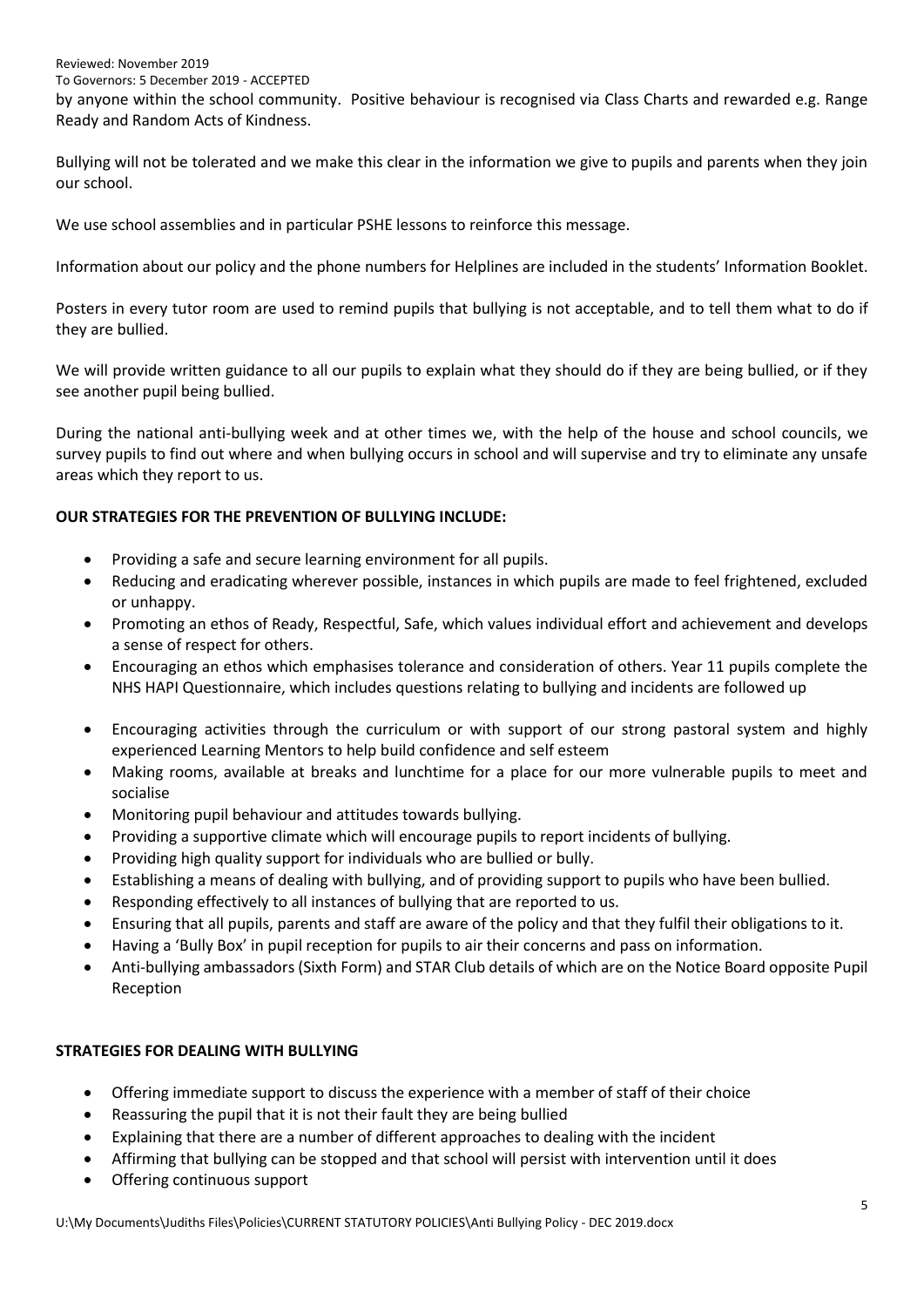Reviewed: November 2019 To Governors: 5 December 2019 - ACCEPTED

- Restoring self-esteem and confidence
- Involving friends or older pupils in peer support or a buddying scheme

#### **PROCEDURES**

# **Pupils who have been bullied, who see others being bullied or members of staff who receive reports that a pupil has been bullied should report this as soon as possible to a member of the Pastoral Team.**

All reports of bullying will be taken seriously and be followed up by a member of the Pastoral Team. They will all be logged and kept by the Head of House in the pupil's file on the House Log. Parents/carers will be kept fully informed. Any member of the Pastoral Team or any other member of staff that deals with a bullying issue will follow up after an incident to check that the bullying has not started again. This will be done within two weeks and again at a later date. The matter should then be monitored for a period of not less than 28 days.

If, upon investigation, any report of bullying behaviour reveals a mixture of conflicting reports of behaviour, this will be drawn to the attention of both parties with an attempt at mediation.

Where bullying is of a racist nature, we will record this using the Racial Incident report Form, located in the Staff Room.

Where bullying, according to the investigator, is of an inequality nature, this will be reported.

Pupils who have bullied will be encouraged to discuss what happened, why they became involved and what needs to change.

School will monitor carefully the nature and frequency of bullying. We will regularly survey pupils and frequently make clear that pupils must speak out against bullying and must tell.

# **WHEN TOUGHER MEASURES ARE NEEDED**

**If a pupil refuses to obey clear and explained instructions then at this point it may be necessary to invoke the full range of sanctions that are detailed in the school's Behaviour and Discipline Policy.**

These include:

- Removal from the group
- Withdrawal from breaks and lunchtime
- Detention
- Internal isolation
- Fixed term exclusion from school
- PSP and Governor Panel

In the most serious cases it could include permanent exclusion from school.

# **BULLYING OUTSIDE THE SCHOOL PREMISES**

Schools are not directly responsible for bullying that occurs off the premises but we know that bullying can occur outside the school gates and on journeys to and from school.

Where a pupil or parent tells us of bullying off the school premises we will

- talk to pupils about how to avoid or handle it
- speak to the pupils if they are from our school and inform their parents
- talk if appropriate to the Head Teacher of another school whose pupils are bullying
- talk to the local police